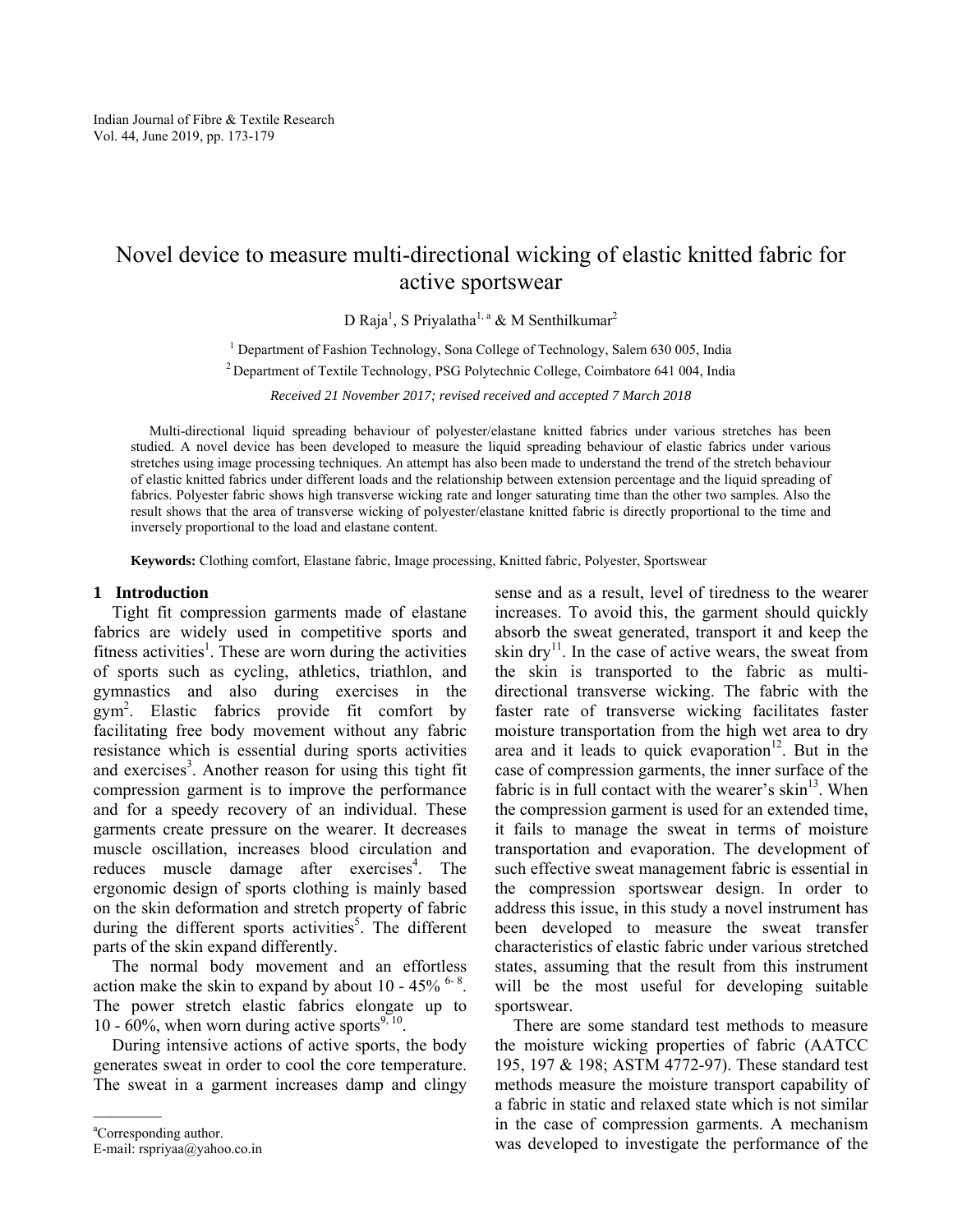yarn under cyclic testing to record its extension percentage at different  $\log 14$ . Instron tensile tester was modified to evaluate the longitudinal wicking rate during the movement of yarn in the fabric under the cyclic loading. They found that the force applied on the fabric is one of the influencing factors of wicking<sup>15</sup>. The bending behaviour of fabric along the knee and elbow movements was duplicated by repeated loading with a fixed time. Researchers<sup>16</sup> also studied the wicking property of yarn and fabric when it was subjected to strains. Even though there are some standard methods and many innovations available to evaluate the moisture management properties of fabrics, it is inappropriate to consider the results of relaxed state and cyclic loading of fabric in product development of compression garment. The surface morphology of the fabric got modified when the garments stretch to the body shape<sup>5</sup>.

An objective evaluation system is required to assess the transport of moisture in different stretched states. An instrument has been developed which is capable of creating various levels of extension of the sample by varying loads. It captures the image of the transverse liquid spread under different stretched state, stores in a computer and analyse with the help of image processing technique. The results from this instrument will give clear information about the trend of extension behaviour, the relation between extension and transverse spreading and its saturation point under various loads which helps in manufacturing effective moisture management fabrics for compression garments.

# **2 Materials and Methods**

# **2.1 Design of Proposed Novel Device**

A novel instrument was developed to investigate the influence of fabric extension on transverse wicking of the knitted fabric. The instrument (Fig. 1) is intended to produce required stretch percentage to knitted fabric by varying loads and to measure transverse wicking behaviour precisely for the different time duration in order to improve the comfort of the tight fit high active sportswear. This instrument consists of the extension unit with the load cell arrangement, liquid inlet unit and image processing unit.

#### *Extension Unit with Load Cell Arrangement*

The extension unit consists of two jaws, a fixed jaw and a movable jaw fixed to the base frame. The fabric sample is mounted between the jaws. The other end of the fixed jaw is connected to a load cell which is an electronic device used to measure the amount of the load applied to the fabric precisely. The other end of the movable jaw is connected to the pulley through a cord and bearing wheel to apply necessary loads to the test sample. The bearing wheel arrangement is provided for free and easy movement of movable jaw. A direct current motor is used to provide forward and reverse motion to the movable jaw through the pulley. The constant rates of the loads are applied to the sample by the DC motor. The required amount of load can be key in and the load applied can be measured through the load cell. The microcontroller will stop the action of DC motor after reaching predetermined load based on the value of the load cell. The forward and backward movement of the movable jaw, fabric stretch and its recovery can be controlled through microcontroller. The quantity of extension undergone by the sample because of the application of load is measured accurately with the help of measuring scale mounted on the side of the base frame. An U-slot sensor is fixed at the other end of the pulley to keep a record of the number of rotations made by the pulley for forward and backward movement.

This instrument is capable of measuring the extension of the fabric under the load and the liquid spreading behaviour of the high stretch fabric in static, relaxed and stretched condition. The transverse spreading behaviour of the fabric can be studied without providing drive to the movable jaw and this state can be considered as a static and relaxed state.



Fig.  $1 - A$  novel device to measure the multi-directional liquid spreading area of stretched fabric [1–base frame, 2–load cell, 3–scale, 4–pulley, 5–dc motor, 6–cord, 7–movable jaw, 8–bearing wheel, 9–fabric sample, 10–fixed jaw, 11–u slot sensor, 12–camera, 13–support stand, 14–water reservoir, 15–drop flow rate controller, 16–syringe]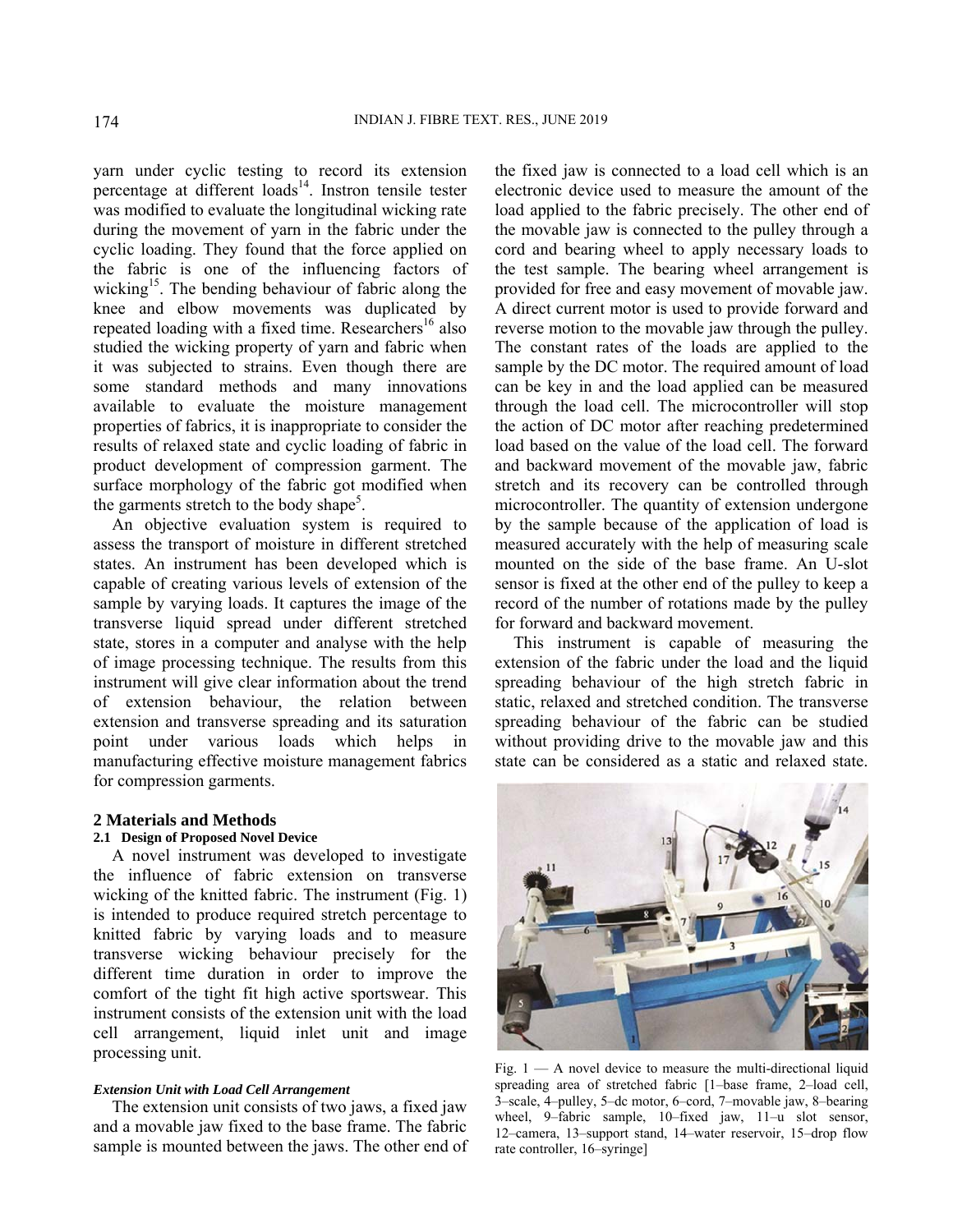For the stretched state, the fabric samples are subjected to different load of the extension as determined by providing drive to the movable jaw.

# *Liquid Inlet Arrangement*

The liquid inlet arrangement is set at the back in a separate stand fixed to the base frame. The artificial sweat is filled in the water reservoir and continuous, consistent and predetermined amount of the liquid can be fed to the sample through a narrow tube and syringe arrangement as drops and the amount of supply can be altered using the drop flow rate controller. The liquid inlet will be stopped once the fabric reaches its saturation level or when the liquid drops down from the fabric.

#### *Image Processing Unit*

A high-resolution Logitech HD Pro Webcam C920 is mounted on top of the instrument to capture the area of liquid spread of the sample. This camera is capable of the auto focusing and capturing precise images. The captured images of the liquid spread at different time intervals were stored in the computer. The stored image can be processed using Adobe Photoshop tool to analyse the contour of liquid spread, area of spreading and the rate of liquid spread.

#### **2.2 Materials**

Polyester yarn for three types of stretchable fabric samples was sourced from the local manufacturer from the same lot. The elastomeric yarn from a single lot was sourced from the local supplier. The samples were knitted on 24 gauge, 20 inch diameter Mayer and CIE circular knitting machine. The produced samples were single jersey, single jersey with elastane as half plated and full plated fabric structure. The selection of material is done mainly to get different stretch behaviours.

Plated structure is formed by the simultaneous feed of two threads for one loop. One set of the thread will lie on the face side and the other set of thread on the back side of the fabric<sup>17</sup>. The process of knitting spandex yarn with main yarn together in every course is called full plated fabric  $[Fig. 2(a)]$ . The process of knitting spandex yarn in alternate courses along with main yarn is half plated fabric [Fig. 2(b)]. These plated structures provide the opportunity to utilise the benefit of both yarns as one fabric. The particulars of fabrics produced are given in Table 1.

The cut samples of size 20 cm  $\times$  8 cm were prepared and conditioned at standard atmosphere of  $27 \pm 1$  °C and 65  $\pm$  2% relative humidity.

#### **2.3 Experimental Methods**

This instrument provides two possibilities of conducting the experiment, viz (i) different stretch percentage by constant load and (ii) constant stretch percentage by varying load. In this investigation, the stretch of the tight fit garment under static pressure was simulated by applying a constant load to the sample and evaluated the transverse wicking behaviour of the samples of various extensions.

The prepared and conditioned samples were clamped between the jaws. The DC motor drives the movable jaw for stretching the fabric and the length of fabric extension in course direction at different loads (10, 50, 100, 150, 200 g) was recorded with the help of scale<sup>18</sup>. Power stretch fabrics used for compressional garment show stretching in the range of 10 -  $60\%$  and the maximum load  $(200 \text{ g})$  is fixed in this work to achieve  $60\%$  extension<sup>9, 10</sup>. Similarly, the extension of fabric in wale direction was carried out and the percentage of extension was compared to assess the direction of maximum stretchability. The percentage of fabric extension was calculated by the ratio of the difference between initial and final lengths to its original length of fabric.

The fluid reservoir was loaded with artificial sweat prepared as the composition given by AATCC test method 15-2009, colour fastness to perspiration. The fabric was coloured by dissolving 2% of the blue reactive dye of cold brand in 100 ml of artificial sweat. This was used for getting an exact

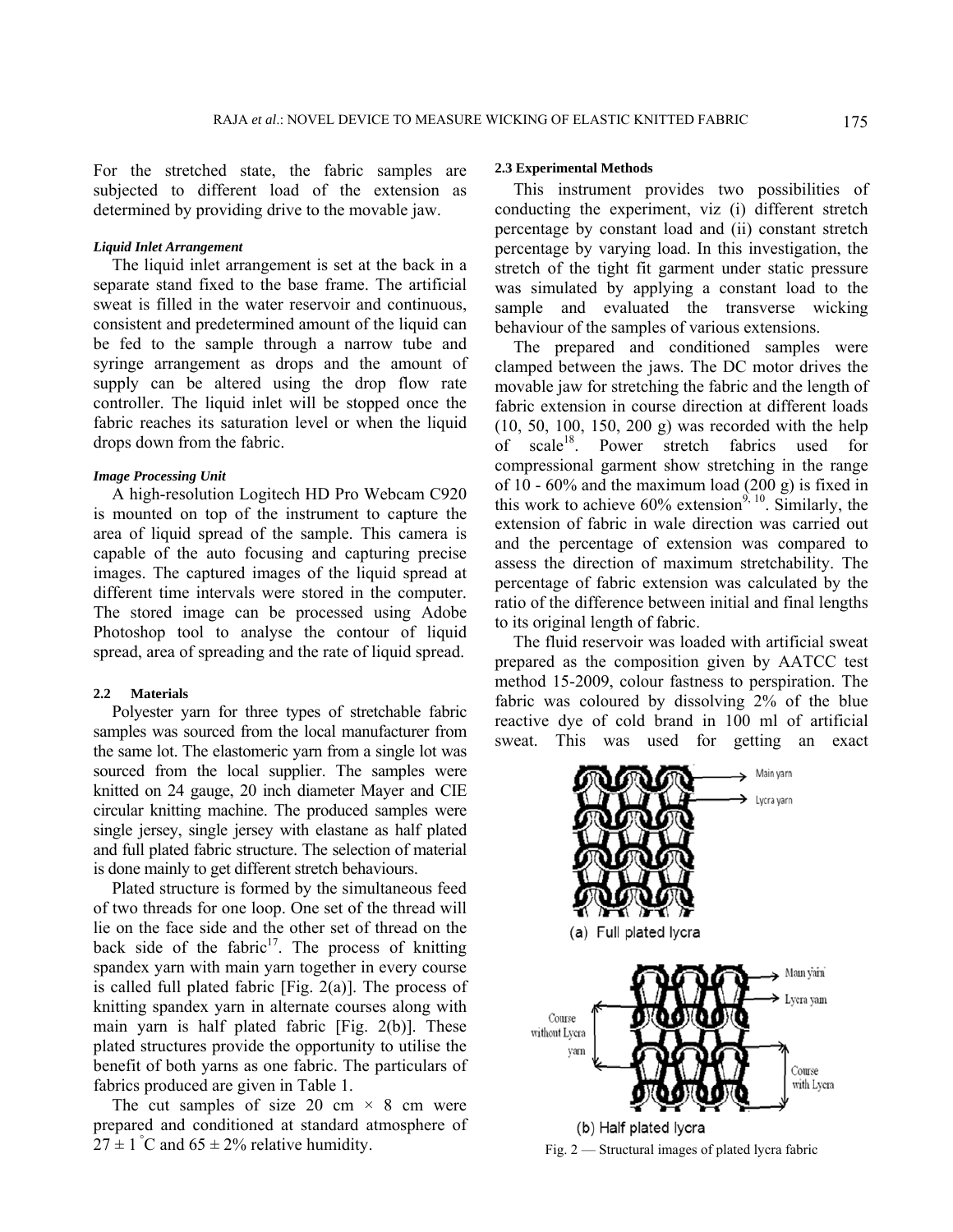measurement of liquid spread area using the camera. The liquid was supplied continuously as one drop per second (weight of a drop  $= 0.10$  g) from the height of 6mm to the test sample<sup>19, 20</sup>. The transverse wicking of the test sample at different stretched states was measured by means of web camera mounted above the sample. In this study, it captures images at different time intervals, such as 5 s, 10 s, 30 s, 1 min,  $2$  min,  $4$  min,  $6$  min and  $8$  min<sup>21</sup>. Liquid spread at relaxed condition without the load (0 g) was recorded and the procedure was repeated for the extension of 10, 50, 100, 150 and 200 g of load. The images were captured and stored. The trial was terminated, once the fabric attains its saturation level.

The area of liquid spread in a given time gives the degree of wick ability of the sample which is calculated from the captured image using the Photoshop tool. To calculate exact area of liquid spread, the resolution of the captured image size was changed into 10 pixels / cm. The option called 'antialiased', 'contiguous' was enabled. Anti-aliasing is to smoothen the serrated outline of the images and the contiguous option is to select the pixels of the similar colour in the picture. The stored image was cropped and selected using magic wand tool, which chooses the pixels of the same colour range. Furthermore, precise selection of the liquid spread area can be carried out by selecting 'grow' option of the select menu which further expands its selection. The number of selected pixels can be viewed from the histogram and recorded. The porosity percentage of the stretched fabric is evaluated by optical method using this instrument to further strengthen the findings of transverse wicking $^{22}$ .

The consistency of this instrument was evaluated by conducting tests with a single sample and multiple samples<sup>6</sup>. The area of the liquid spread of single sample was evaluated by repeating the test procedure ten times with the same sample. The areas of the

liquid spread of multiple samples were studied by repeating the test with ten different samples cut from the same variety of a fabric. The results of the area of liquid spread by single sample and multiple samples tests were compared for the consistency through its standard deviation values. The reliability of the instrument was confirmed by comparing the results obtained by the manual test method<sup>2</sup> and results obtained by this instrument. The test results from these two methods are statistically analysed with t-test at 95% confidence level.

#### **3 Results and Discussion**

Before the start of the study, consistency and reliability of the novel instrument are confirmed as mentioned in the methodology. The amount of extension of single jersey, half plated and full plated fabrics for different loads are recorded; it is repeated



Fig. 3 — Fabric stretch behaviour in (a) course direction and (b) wale direction

|                                                      |                                  | Table 1 — Fabric particulars and standard deviation of single and multiple sample tests |                             |            |                 |                                   |                    |          |
|------------------------------------------------------|----------------------------------|-----------------------------------------------------------------------------------------|-----------------------------|------------|-----------------|-----------------------------------|--------------------|----------|
| Fabric                                               | Structure                        | Count, den<br>(polyester, lycra)                                                        | Construction<br>particulars |            | Thickness<br>mm | Areal density<br>g/m <sup>2</sup> | Standard deviation |          |
|                                                      |                                  |                                                                                         |                             |            |                 |                                   | Single             | Multiple |
|                                                      |                                  |                                                                                         | <b>WPC</b>                  | <b>CPC</b> |                 |                                   | sample             | sample   |
| 100% Polyester                                       | Single jersey                    | 150                                                                                     | 20.11                       | 24.57      | 0.40            | 136.51                            | 6.84               | 5.19     |
| 100% Polyester - half<br>feed lycra                  | Single jersey $-$<br>half plated | 150                                                                                     |                             |            |                 |                                   | 8.19               | 6.94     |
|                                                      |                                  | 22                                                                                      | 20.72                       | 26.14      | 0.48            | 184.39                            |                    |          |
| 100% Polyester - full<br>feed lycra                  | Single jersey $-$<br>full plated | 150                                                                                     | 21.87                       | 28.08      | 0.51            | 201.28                            | 14.62              | 11.08    |
|                                                      |                                  | 22                                                                                      |                             |            |                 |                                   |                    |          |
| WPC-Wales per centimetre, CPC-Course per centimetre. |                                  |                                                                                         |                             |            |                 |                                   |                    |          |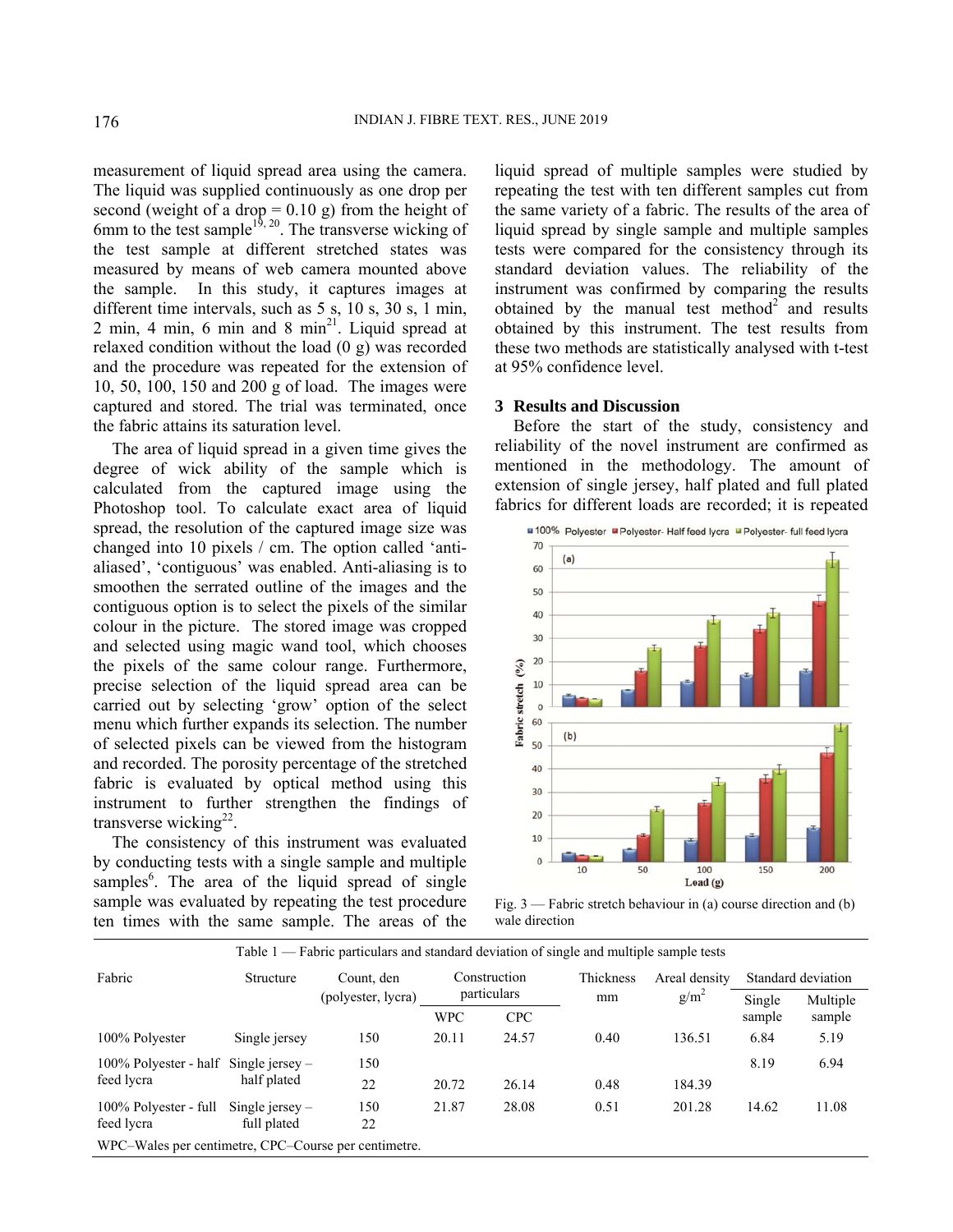for ten trials. The percentage of fabric stretch at different loads in the course and wale directions is given in Figs 3(a) and (b). Later the rate of transverse wicking of the fabric with the influence of elastane content and the amount of load for different time durations is investigated using this instrument for the better understanding of transportation of moisture under the stretched, simulating the conditions during the active sports. Five trials are repeated for studying the liquid spreading and the average values are taken for discussion.

## **3.1 Validation of Novel Instrumental Method**

The consistency of the results obtained from this instrument is evaluated by the standard deviations from the values of area of liquid spread of single and multiple samples of 100% polyester fabric, half plated lycra fabric and full plated lycra fabric. The results of standard deviation from the test are given in Table 1.

The calculated value of t-test for conforming the reliability of instrument for 100% polyester fabric is 2.001, half plated lycra fabric is 1.807 and full plated lycra fabric is 1.719, which is less than tabulated value of 2.262. The results of the instrumental method are found similar to the manual method.

## **3.2 Fabric Stretch under Application of Various Loads**

In the real case of active sports, the maximum stretches of muscles in different parts of the body are around 10 - 45% (ref. 13). The power stretch fabrics provide 10-50% extension in order to avoid discomfort and obstacles to the players. The mean values of the stretch percentage of the samples of different loads in course direction are given in Fig. 3 (a). The fabric gets extended while applying load and it continues as the load increases. This is because of the tapering of the loop structure of the fabric along the direction of load. In the case of elastic knitted fabrics, a greater extension is achieved because of elastane feed along with the polyester yarn. The full plated fabrics with elastane content show greater stretchiness.

The stretchability of the fabric is calculated from the results of stretch percentage of both course and wale directions. During the stretch process, the length of the sample increases, while the width and the thickness of the fabric sample reduce. The increase in the length is due to straightening of the loop and further slimming down of the loop structure. The reduction in width of the fabric is due to the fact that the threads in the loop structure are tightly packed and jammed. The elongation percentage of the 100% polyester fabric is larger (5.5%) at initial 10 g of the load than lycra plated fabrics (half plated 4.35% and full plated 3.8%) in course direction at this load. This is because of the increased course density and tighter lycra fabric<sup>23</sup>. Tighter fabric requires an additional load to elongate in the beginning. In other words, it can be mentioned as lycra fabric show lesser elongation at the initial stage. But as the load increases, the role of elastane starts. The extension percentage started increasing from the load of 50 g onwards and it is 64 % for full plated lycra, 46.2% for half plated lycra and 16% for 100% polyester fabric at 200 g of load. This trend of stretch behaviour is found similar in all the cases of loads. The standard deviations of the results of the extensions of the course and wale direction are shown in Table 2. The stretch percentages of the fabric in course direction under various loads of 100% polyester sample are in the range of  $5.5 - 16\%$ , and it is because of more influence of the knitted fabric structure. The stretch percentages are ranging from 4.35% to 46.2% for half plated, and 3.8% to 64.05% for the full plated structure.

The percentage of fabric stretch in the wale direction is measured using this instrument similar to the procedure followed in the course direction and the results are shown in Fig. 3 (b). This is done to identify the direction of maximum stretch of the samples. The extension of 10 g of the load is higher for 100% polyester fabric than the other samples<sup>24</sup>. The stretch

Table 2 — Standard deviation of area of liquid spread - Stretch of fabrics under various loads

| Fabric                                                         | Standard deviation  |       |             |       |                      |       |              |       |                      |       |  |
|----------------------------------------------------------------|---------------------|-------|-------------|-------|----------------------|-------|--------------|-------|----------------------|-------|--|
|                                                                | $10 \text{ g load}$ |       | $50$ g load |       | $100 \text{ g load}$ |       | $150$ g load |       | $200 \text{ g load}$ |       |  |
|                                                                |                     | W     |             | W     | C                    | W     |              | W     |                      | W     |  |
| 100% Cotton                                                    | 0.592               | 0.795 | 0.705       | 0.429 | 0.841                | 0.962 | 0.713        | 0.603 | 0.643                | 0.629 |  |
| 100% Cotton-half feed lycra                                    | 0.488               | 1.051 | 0.893       | 1.005 | 0.682                | 0.835 | 1.043        | 0.862 | 0.696                | 1.318 |  |
| 100% Cotton- full feed lycra                                   | 0.130               | 0.867 | 1.030       | 0.893 | 1.459                | 0.874 | 0.593        | 0.723 | 0.588                | 1.185 |  |
| C-Stretch in course direction; and W-Stretch in wale direction |                     |       |             |       |                      |       |              |       |                      |       |  |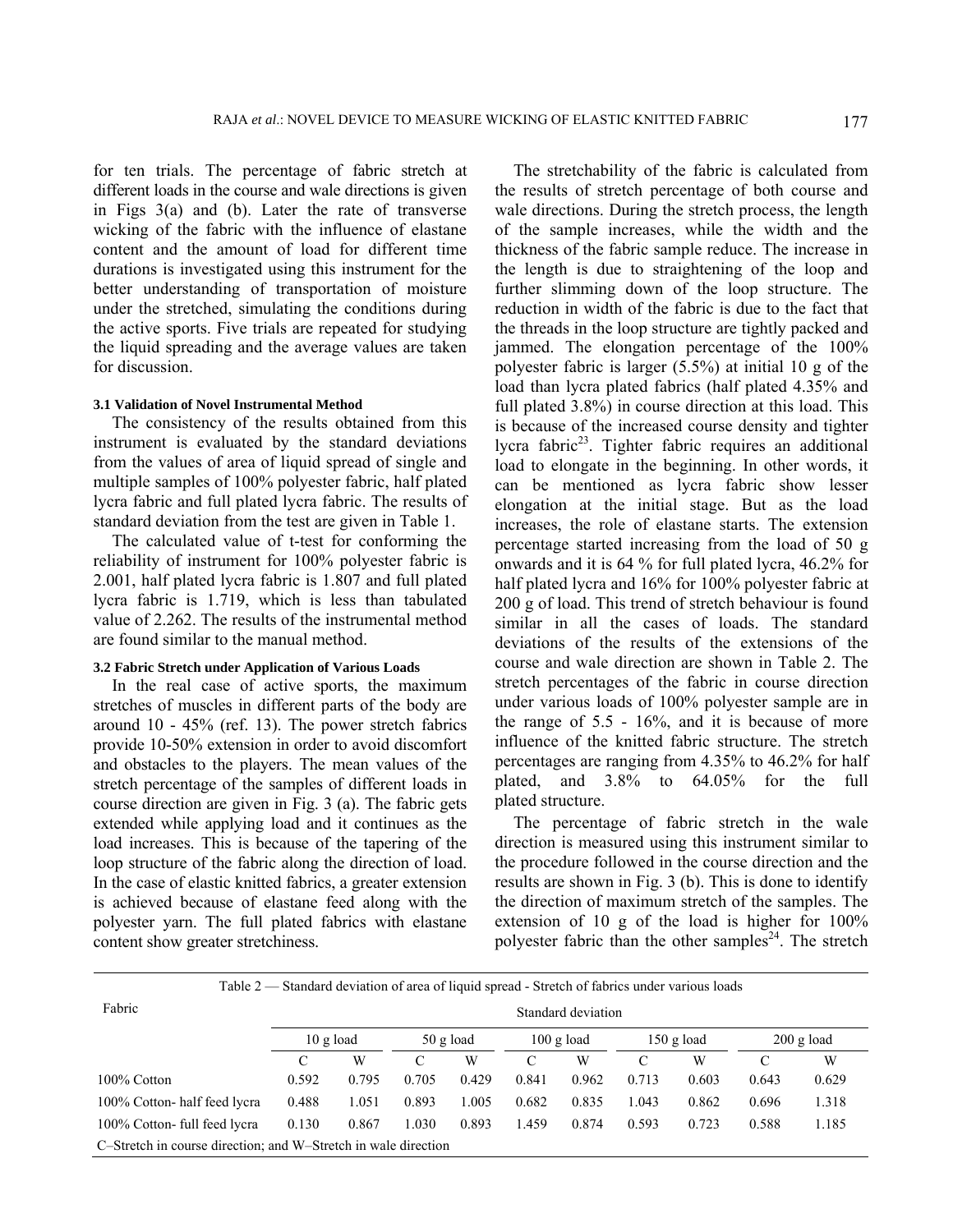percentage of the 100% polyester sample in wale direction is lower by 1.25 - 2.75% than in course direction. The results are also similar in the other two cases. When the load is applied in wale direction, the elongation would be usually lesser and which is because of the fabric structure. To continue the further study, the direction of maximum stretch-ability was considered for the application.

#### **3.3 Area of Multi-directional Wicking under Various Loads**

The developed instrument is used to measure the transverse liquid spread of fabrics with various elastane contents of different stretches. Five trials have been carried out and an average of the spreading area of the samples at different extension loads for different time intervals (Fig. 4). The rate of spread increases gradually with time and this is because of continuous supply of liquid to the samples which replaces air in the yarn interspaces with liquid, and later the transportation of liquid happens in the samples<sup>25</sup>.

It is a well-known fact that the transverse wicking trend of all three samples will vary and the main goal of this study is to confirm the credibility of the instrument and to distinguish the values obtained from this instrument. From the results of the study, when comparing the three samples, the 100% polyester samples shows a high transverse wicking rate for a shorter time than the other two samples. The

saturating time of the 100% polyester sample is longer than the other samples. The half plated and full plated samples display lower rate of liquid spread and it reaches its saturation point in 4 min and 2 min respectively at 10 g of load. The reason for this behaviour is the elastane content. The researchers confirm that the faster moisture transportation and quick evaporation of fabric are influenced by the availability of elastane fibre in the fabric<sup>26</sup>. Elastane cannot absorb the moisture since it is a hydrophobic fibre.

Based on the findings from this instrument for all the samples under relaxed state  $(0 \text{ g})$ , the results show a faster rate of transverse spread of the liquid. This is because of the tight packing of threads and the capillary force of the fibres<sup>27</sup>. As the load applied to the sample increases, the extension of the fabric is increased along the direction of load and it plays a vital role in the rate of liquid spread. It is clearly observed from the result that as the load increases, the extensions of the samples influence the rate of liquid spread. The stretch in length direction creates long and elongated loops. It also forms larger void spaces between the loops (Table 3). The larger voids are filled with sufficient amount of droplets by replacing the air gaps. Also, as the contact angle of liquid in the voids of the larger pores increases, the rate of liquid spread decreases  $28-30$ . While the small pores are easily filled at lower saturation levels, it leads in faster



Fig. 4 — Area of multi-direction wicking under various loads